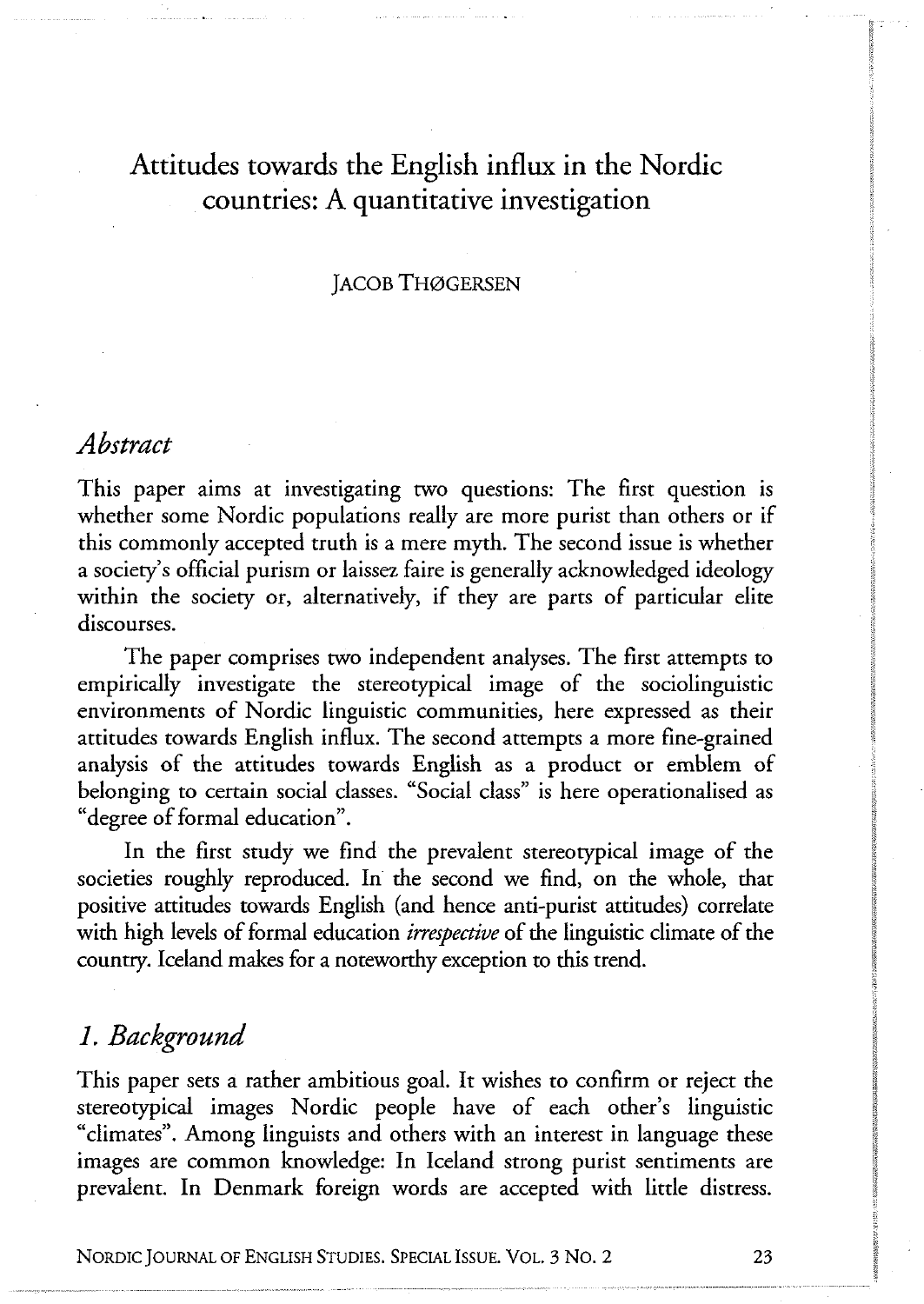When the stereotypical images are presented and defended however, this is done by means of anecdotes, never by means of representative empirical data, since such data are not easy to come by. Through the inter-Nordic "Moderne Importord i Norden"-project however, attitude data on a representative scale has become accessible. The Moderne Importord i Norden-project is a large-scale, inter-Nordic project initiated by Nordisk Språkråd to investigate the English influence on the Nordic languages, the Nordic languages' adaptation of this influence, i.e. phonetic and orthographic adaptation of loan words, and the populations' attitudes towards this influence. The project is led by Helge Sandøy in Bergen, and is still underway. Below a small part of the empirical data of this project are compared with the tentative stereotypical images mentioned above. A comparison like this could add support to our common sense notions, or it could pose important questions to, and maybe in the long run even lead to a redefinition of, our notions.

# *2. Study 1*

In the first study, the independent Nordic societies are viewed as homogeneous wholes. The aim is to see whether the stereotypical image the Nordic peoples have of each other's linguistic environments can also be found in a large-scale survey investigation of the populations. Or stated differendy, do the official attitudes, as it were, seep down through the general population, or do they remain ideological phrases shifted between language planners?

## **2 . 1 Linguistic consciousness**

To my knowledge, no one has carried out a representative, comparative empirical study of attitudes in the Nordic countries towards the influx of English. A common knowledge state-of-affairs is often cited, in academic but especially in more popular discourse (e.g. Venås 1986, Lund 1990, Rask 1995, 1999, Davidsen-Nielsen & Herslund 1997, Phillipson 2000, Thorsen 1999). No well-defined theoretical framework has been proposed however. Hence, the best ad-hoc theoretical framework on which to base a comparison with empirical data, seems to be the somewhat abstract notion of "linguistic consciousness" posed by Lund (1986), and adopted by Vikør (1993). In effect "linguistic consciousness" can be utilised as an explication of the prevalent stereotypes of linguistic environments cited above. The term is not explicitly defined by Lund. Apparently it could cover a wide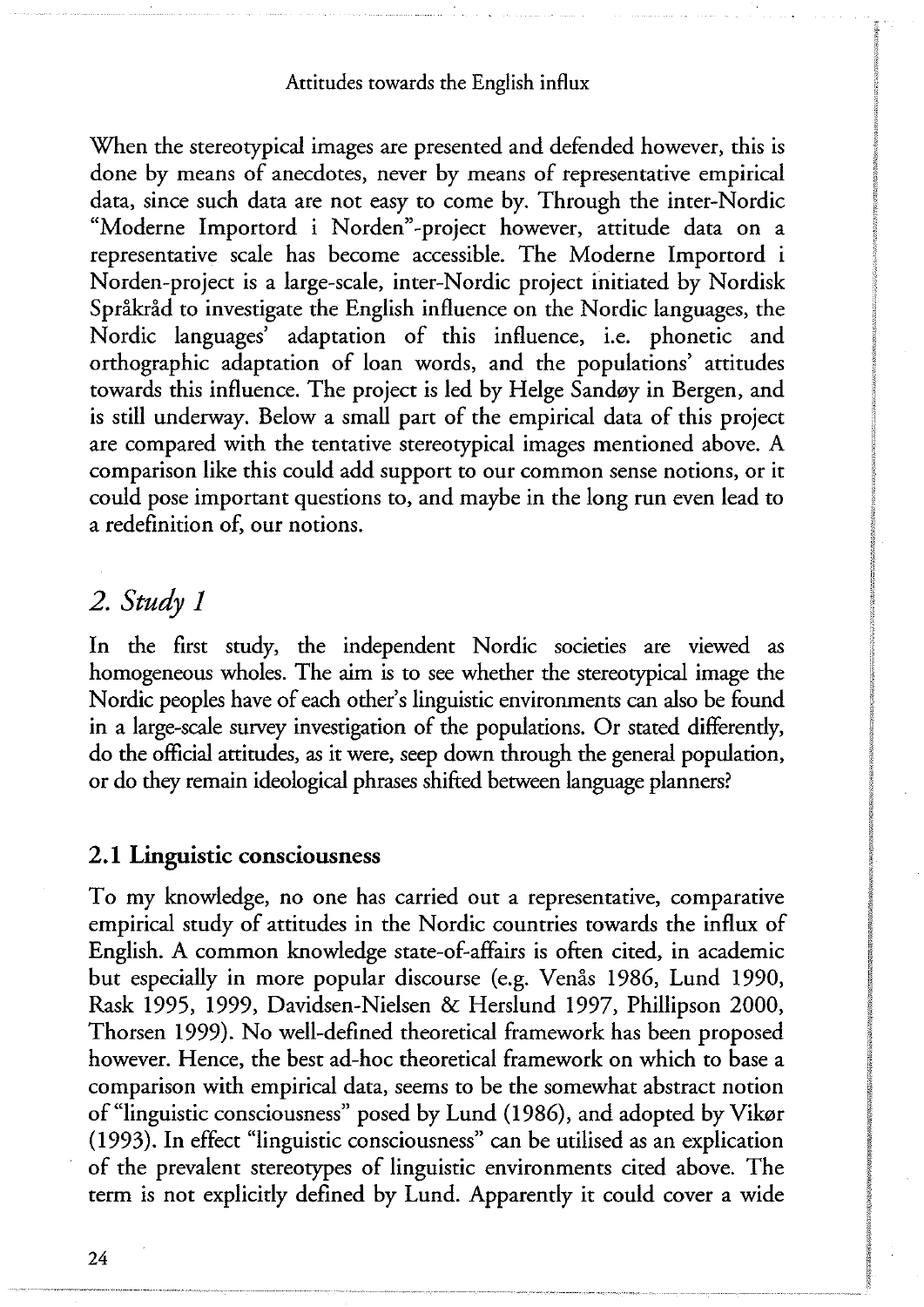range of aspects of language policy, e.g. language purism, pro-neologism, pro-dialect sentiments, anti-English sentiments, etc. For practical purposes it can be thought of as the general linguistic climate of a society which underlies and supports official purism.

Lund (1986: 35) lists the Nordic countries according to their "linguistic consciousness": "Least linguistically conscious is the Danish linguistic society. The Swedes are probably a bit more conscious; then follows, in order of ascending consciousness, the Finns, the Finland-Swedes, the Norwegians, and the Faroese" [my translation]. A schematic presentation would thus look like this:

Table 1. Linguistic consciousness of the Nordic societies.

**"Linguistic consciousness" in order of descent:** 

| The Faroes      |  |
|-----------------|--|
| Norway          |  |
| Swedish-Finland |  |
| Finland         |  |
| Sweden          |  |
| Denmark         |  |

The Sami, Iceland, and Greenland are treated separately and not included in the list. Since the Sami and Greenland are not included in the "Moderne Importord i Norden" data either, their omission is not significant for this study. However, it is also part of the common-knowledge notion that Iceland has no (meaning few) un-adapted English loanwords, and that the Icelandic language policy strongly promotes the invention of words on the basis of native roots to substitute for English loanwords (Rask 1999; Davidsen-Nielsen & Herslund 1997). Thus it is suggested that Iceland should be placed high on the list of "linguistic consciousness".

The present study 1 is conducted to investigate whether a pattern similar to Lund's hypothesised (and the general common-knowledge one) can be found in an empirical material viewing the societies as wholes. The hypothesis is that the theoretical notion of "linguistic consciousness" is a good indicator of purism towards English. Hence we would expect to find a pattern similar to the one in table 1: the Faroes (or maybe Iceland) being the most purist, Denmark being the most laissez faire.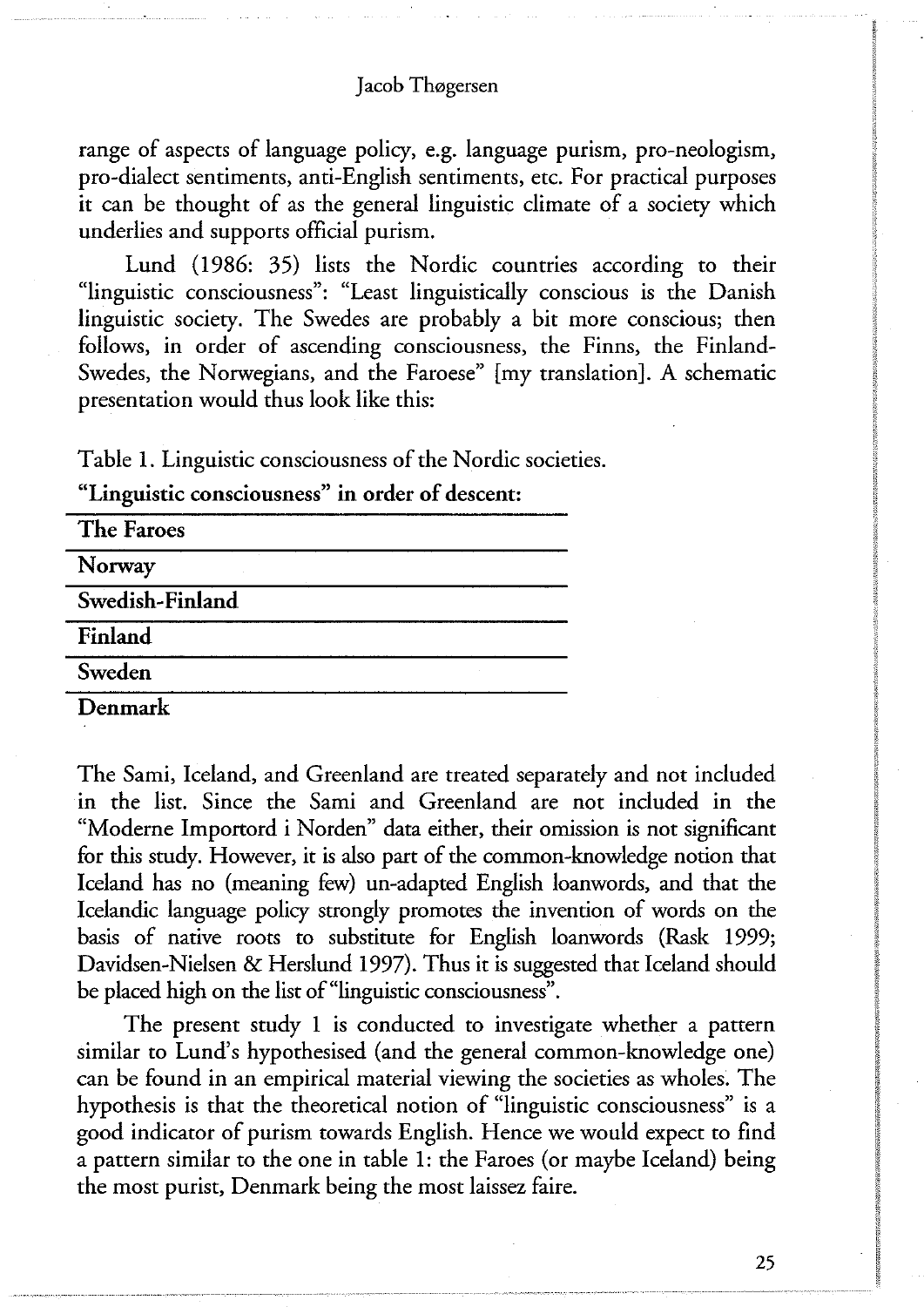## **2 . 2 Survey questions in the studies**

Two survey questions from the attitude investigation part of the "Moderne Importord i Norden" project are used to measure the populations' attitudes towards English influx in their languages.

The attitude investigation in "Moderne Importord i Norden" in itself consists of three parts. The first is a large-scale telephone poll conducted by Gallup or similar institutes. The second is comprised of qualitative interviews with fewer informants, representing different areas of society. Finally the third is a reaction test, a so called "matched guise test" as described in the now classic article by Lambert et al.( 1960:44-46) which investigates people's unconscious attitudes through their response to more or less English-influenced speech. For the present study, the interest is in the survey data. Respondents are here a representative sample of the populations, and the questions are of core interest for the notion of "linguistic consciousness". The other types of attitude data of course also shed light on the "linguistic consciousness" of the Nordic peoples, but they do it in ways more difficult to use for the comparison at hand.

The researcher carrying out the survey asked respondents a total of 10 questions regarding their use of English, their attitude towards specific word pairs ("bodyguard" vs. "livvagt" to name a Danish example), and their attitude towards English influence on language domains such as "corporate languages". Finally respondents were asked about their attitudes towards English influx in more abstract and general terms. These, the abstract questions, are the ones used in the analyses at hand. The reason for their rather odd numbering (4a and 4b) is their insertion in the questionnaire, a numbering I have chosen to preserve for easier comparison with other analyses of the same survey data. The two questions are reproduced below in their original Norwegian wording and in my translation:

4a. Det brukes altfor mange engelske ord i språket i dag, *Far too many English words are being used in the language these days.* 

4b. Det bør lages nye ord som erstatter de engelske ordene vi får inn i språket.

*New words should be created to substitute for the English words entering into the language.* 

**<sup>&#</sup>x27; The** questions are posed in the national language of the individual country. **The Norwegian**  was the original formulation which the other national versions are translations of.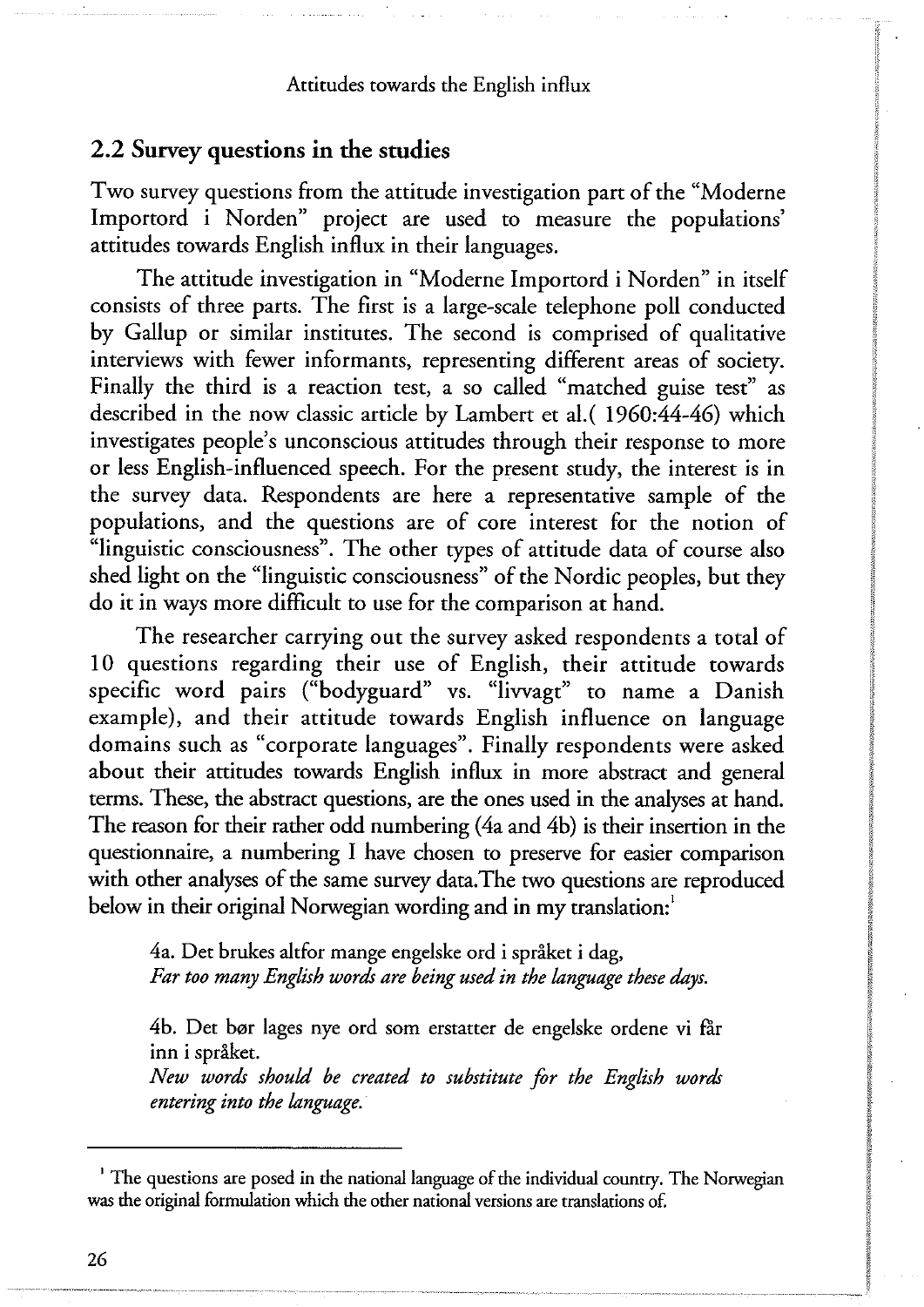A few things should be noted about the questions: 1) They concern the respective languages, not domains within the societies. That is, one could very well imagine that more internationally oriented countries (and more internationally oriented persons within the countries) use English in their everyday life, and that this influences their attitudes towards English. This however falls beyond the scope of the investigation which deals specifically with English influence on the Nordic languages, not on the Nordic societies in a broader sense.<sup>2</sup> 2) Of the two questions, one is posed as an agenda question; "new words *should* be created..." while the other concerns the current state of affairs. For someone embedded in the Danish language policy discourse, these two perspectives would be perceived to correlate highly. In other words, if one thinks that there are too many English words, one will promote neologisms. If one promotes neologisms, one perceives even a low degree of influx from English as being too much. However this need not be the case. In a highly purist society, the perception might be that "new words should be created", but that this is being done to such a high degree that "too many English words are *not* being used". Hence the questions would correlate negatively and express a positive evaluation of the countries' purist policies.

## **2 . 3 Metho d**

As mentioned in Section 2.2, the questions were asked in a telephone poll conducted by professional survey institutes. The only exception is the Faroese data which were gathered by the university, using students as interviewers. Answers were given on a scale with the labels "agree fully", "agree somewhat", "neither agree nor disagree", "disagree somewhat", "disagree fully", and "don't know". For analysis the answers have been coded so that "fully agreeing" answers are scored as 1 and "fully disagree" are scored as 5, the intermediate answers being scored as 2, 3 and 4 respectively. In other words, because the questions are phrased in terms of hostility to English influx, the higher the score, the more *positive* the attitude towards English influx.

**<sup>2</sup> It is highly relevant to ask whether people indeed perceive a distinction berween these two aspects when confronted with the question. My answer, based on a number of qualitative interviews, is that some do, but most do not! However, a tentative interpretation of how people might have understood the questions differently from how they were meant, is bound to be counter-productive. For this study I simply accept the wording of the questions at face value.**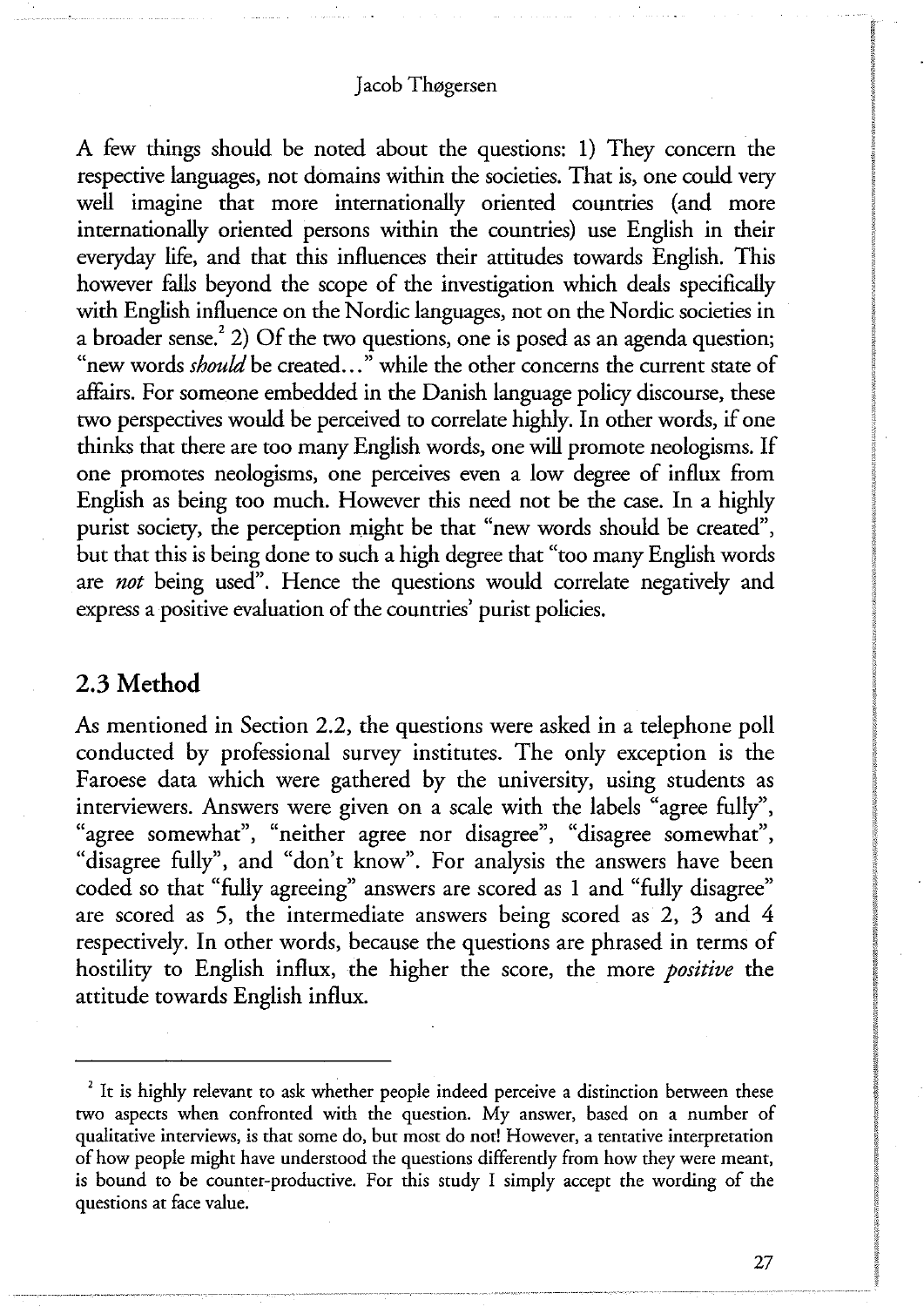The sampling was done at random and was representative of the populations as wholes on background variables such as gender, age, income etc. The total number of respondents, excluding "don't know's", were 5,663, comprised of approx. 1,000 respondents from Denmark, Sweden, Norway and Finland, 700 from Iceland, and 500 from the Faroes and the Swedish speaking part of Finland.

## **2 . 4 Comparison**

In order to enhance the immediate intelligibility, the responses scored in the tests are here presented as arithmetical means in order of ascending positive attitude towards English influx. Arithmetical means are strictly speaking not the proper way to represent data of an ordinal scale type such as these, but they make for easier overview. The significance testing was done in SPSS ver. 10.1 using the Kruskal-Wallis test which is based on ordinal scale data and operates with "mean rank".<sup>3</sup>

As one can readily see, the results are highly statistically significant  $(p<.001)$ .

Table 2a. Attitudes towards English influx. Question 4a. Higher values signify more positive attitudes towards English influx.

| Country        |      |
|----------------|------|
| Norway         | 2,36 |
| <b>Iceland</b> | 2,50 |
| Sweden         | 2,62 |
| Finland        | 2,64 |
| Swe-Finland    | 2,79 |
| Faroes         | 2,91 |
| Denmark        | 3,02 |
| p              | ,000 |
|                |      |

28

**<sup>3</sup> For details on the Kruskal-Wallis test and non-parametric statistics in general see Siegel (1956: 184ff.).**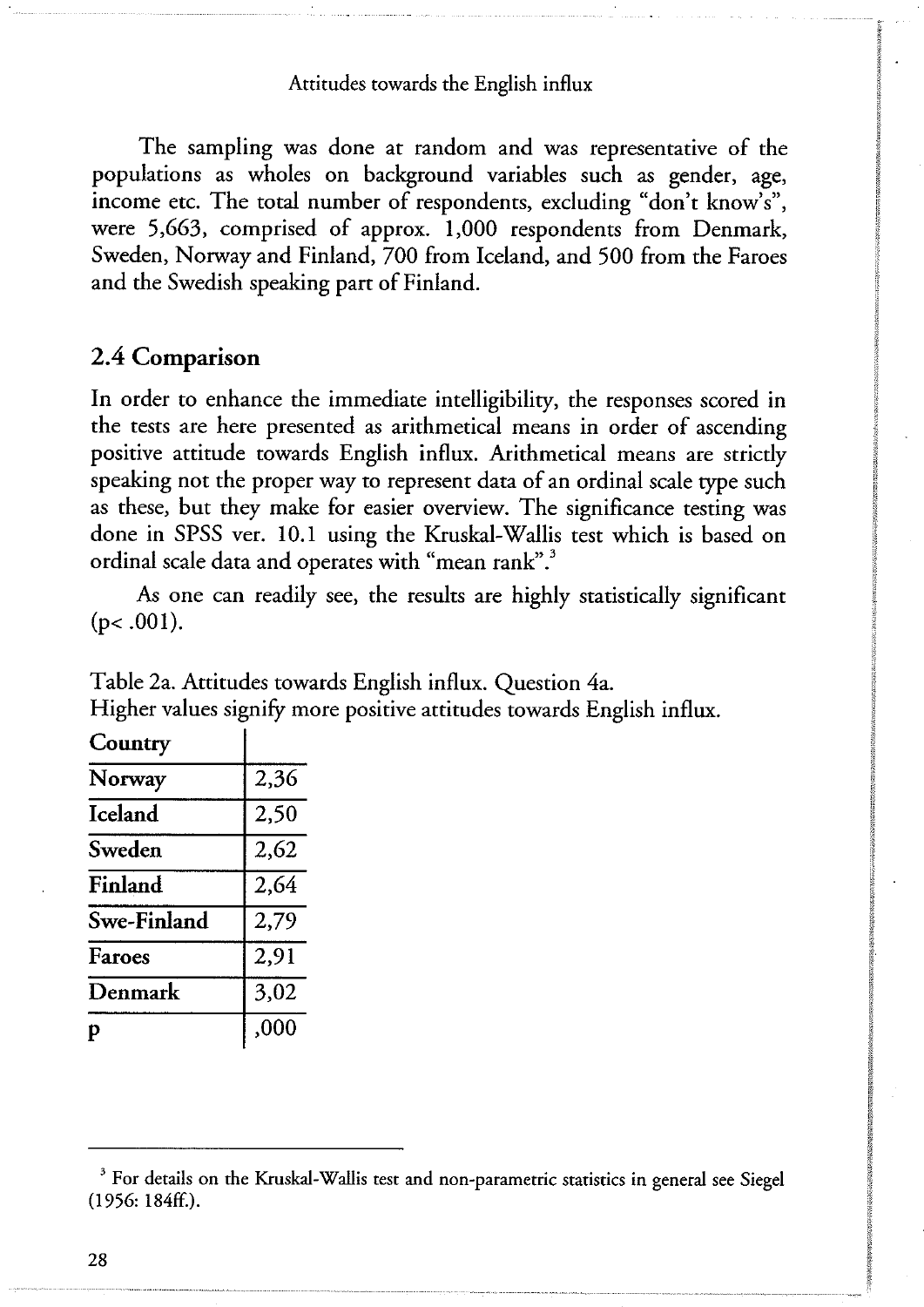| Country        |      |
|----------------|------|
| Faroes         | 2,15 |
| <b>Iceland</b> | 2,37 |
| Norway         | 2,71 |
| Swe-Finland    | 2,72 |
| Finland        | 2,97 |
| Sweden         | 2,98 |
| Denmark        | 3,46 |
| р              | ,000 |

Table 2b Attitudes towards creation of new words. Question 4b. Higher values signify more positive attitudes towards English influx.

A remarkable thing about the results is how closely answers to the second question (4b) resemble the hypothesised order of "linguistic consciousness". This is a strong empirical claim in support of the validity of the stereotypical images suggested above. The populations viewed as wholes in fact *do* reproduce the hypothesised order, and, as it were, reproduce the stereotypes of linguistic purism and laissez faire.

Even more interesting is the fact that the correlations in Table 2b are even stronger than for Table 2a. The question in Table 2b is the agenda question, the question about which policy the language community should adopt. The proposed policy need not correlate with the perception of the current state of affairs (as expressed in Table 2a) - although a correlation would be expected (cf the discussion in Section 2.2). The responses to the question in Table 2b count as added support for the "linguistic consciousness" notion since this question is most directly concerned with linguistic purism and a pro-neologism policy.

However, the "state-of-affairs" question (4a), regarding the influx from English, also reproduces the hypothesised order to a high degree. Yet there are a few significant exceptions.

Sweden is somewhat higher on the list than would be expected, which I find no immediate explanation for. One can only interpret the answers to the two questions to mean either that Swedes find the English influx too large but that they do not want to replace English words for Swedish - which leaves the Swedish language community with an unsolvable dilemma of how to fill the semantic gaps. Alternatively, the solution to the dilemma lies in an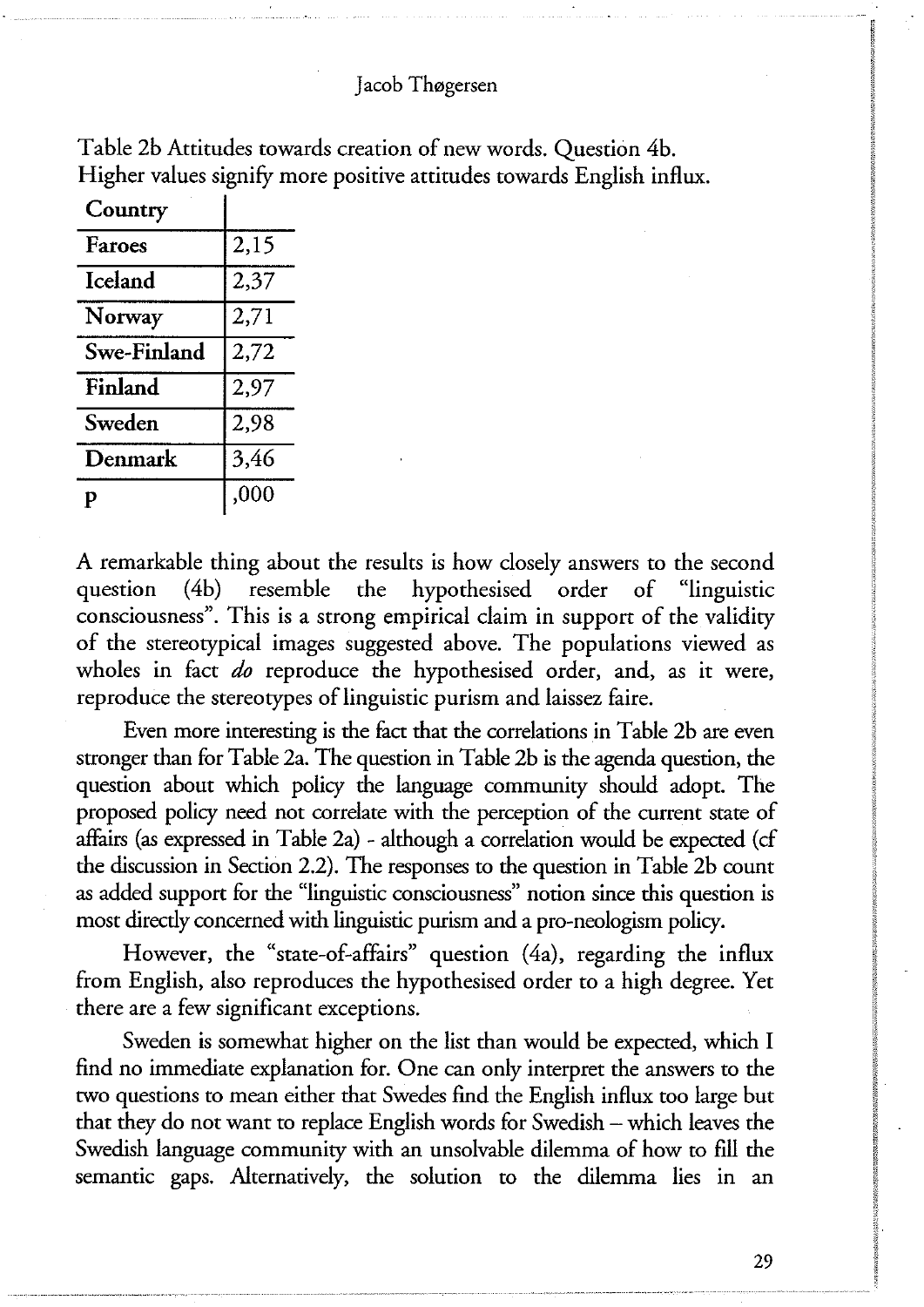interpretation which could claim that both the labels "too English" and "purist" are laden with negative connotations in Sweden. This would lead the respondents to oppose themselves to both labels, and would trigger the illogical connection between the two. However, exposing a questionnaire-type question to this type of analysis is to open a door to relativism. No statement can then be taken at face value, and the study loses its meaning. Thus we will leave the interpretation as an enigma and conclude that something is going on which cannot be explained without further study.

The other important reordering shown when we compare Tables 2a and 2b is that the Faroes are in the opposite end of the list from what would be expected if one presumes that there is a positive correlation between the two questions. This however is to some extent anticipated in the discussion of the questions in Section 2.2. It is likely that the Faroese have indeed answered the question by stating that there are not too many English loan-words, thus reproducing a general belief that there are indeed none or very few. In other words, the Faroese wish for a purist policy, and are happy with what they have.

On the other hand, this type of reasoning could indicate that Norway and Iceland have unsuccessful purist policies. People do in fact state that there are "too many English words", that is a higher number of English words in Norwegian and Icelandic than people find desirable. The results could also be interpreted in accordance with the "positive correlation" interpretation proposed. The respondents might understand the two questions to be two sides of the same coin. The latter interpretation would claim that Norwegians and Icelanders find that there may not be many English words, but even a few are *too* many. The policy is not in itself unsuccessful, people merely share the belief that a purist policy is needed.

Solving the correlation between the two questions, as well as throwing some light on the Swedish dilemma, will demand further studies, preferably of a qualitative kind. Hopefully the "Moderne Importord i Norden" project's qualitative analyses will help to understand how the populations may interpret the questions differently and which aspects of the issues they base their answers on.

# *3. Study 2*

The second study follows up on the first and aims at expanding on it for two reasons. The first reason is that it is very likely that the wording of the questions posed is perceived differendy in the different societies. Not only are translations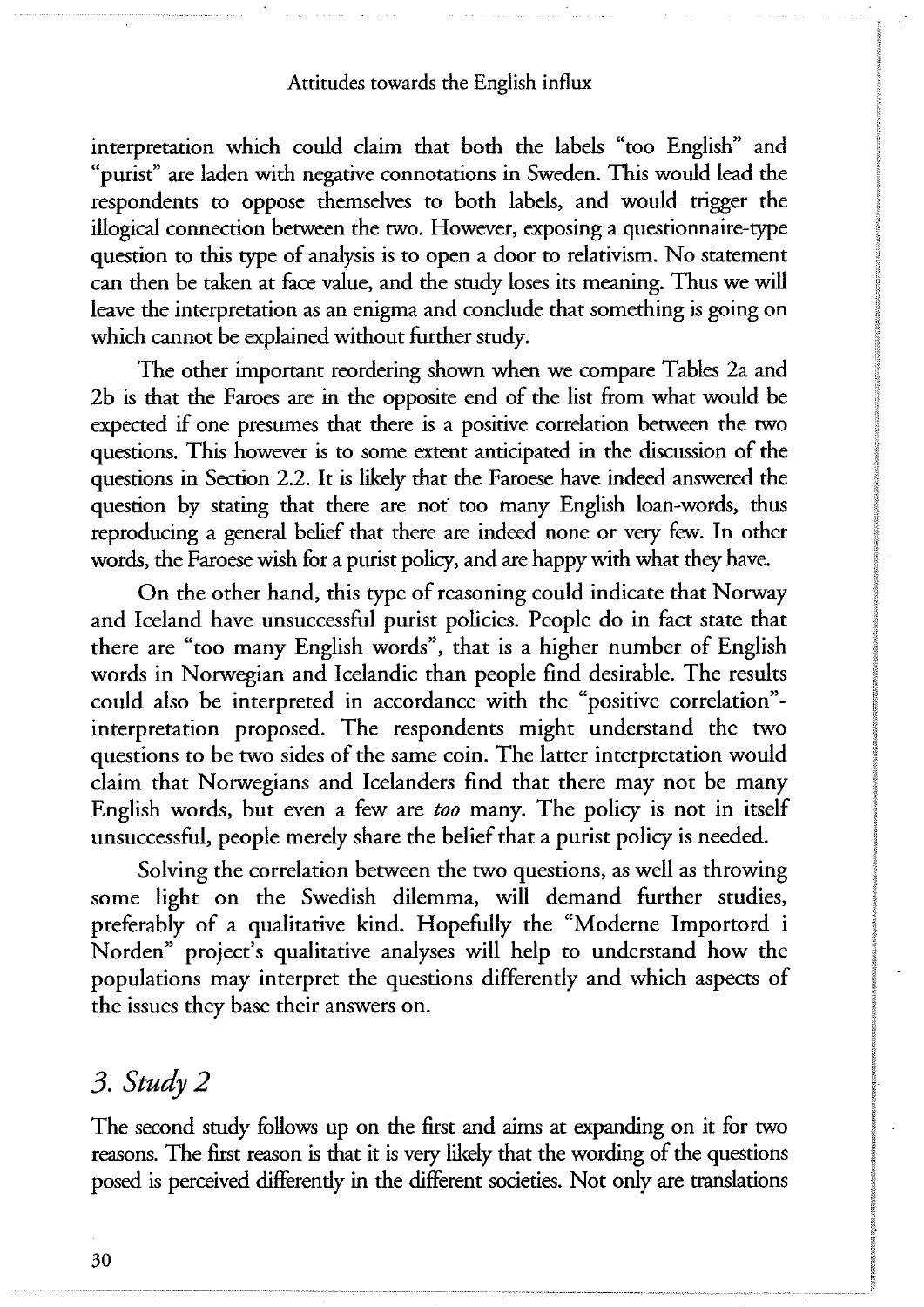never exact representations, but it is also very likely that an ideology of purism has an innately positive tone in the more purist societies and vice versa for the more laissez faire ones. The result of these tendencies would be that the answers to the questions do not in fact express peoples' "attitudes". Rather than comparing attitudes we may be comparing the informants' understanding of the questions and positive or negative connotations associated with the labels. Analysing the answers from an intra-societal perspective avoids both the problem of translation and the problem of labels having innately more positive or negative values in one society than another.

The other reason for attempting to expand on the first study with an intra-societal study, is that it will enable us to get a closer look at the nature of and the ownership of the "discourses" of linguistic purism or laissez faire. We wish to establish which social groups and classes are the purist ones and to suggest what part the discourse of linguistic purism plays in societal struggles for symbolic power.

## **3.1 Hypothesis**

The second study is based on a hypothesis founded on a Bourdieu-inspired view of society as a field of constant power struggles between groups (Bourdieu 1991, 1998).<sup>4</sup> In this view, groups are constructed and remain in constant conflict with each other. This has a number of theoretical implications.

To begin with, all conflict between groups is based on the fight over resources, capital in Bourdieu's terms. But the capital at stake in the social struggle is a multidimensional entity, not to be equated merely with money or material goods. Capital can also be "symbolic capital", e.g. in the form of knowledge, education, etc. Intellectuals possess a high degree of symbolic capital, they have the diplomas of long education, they are regarded as knowledgeable, their interpretation of the world is taken to be, in a sense, more objective and rational than everybody else's. However, their share of material capital, money, does not correlate with their share of symbolic capital. They are not as wealthy as e.g. a business executive, who on the other hand possesses a lower share of symbolic capital. Thus Bourdieu's "capital" is a complex entity.

An aspect of the conflict between groups, and maybe the more fundamental one, is that the groups only exist in that they identify

**<sup>4</sup> See also Douglas' (1996) and Dahl's (1997) studies on symbolic oppositions berween subcultures.**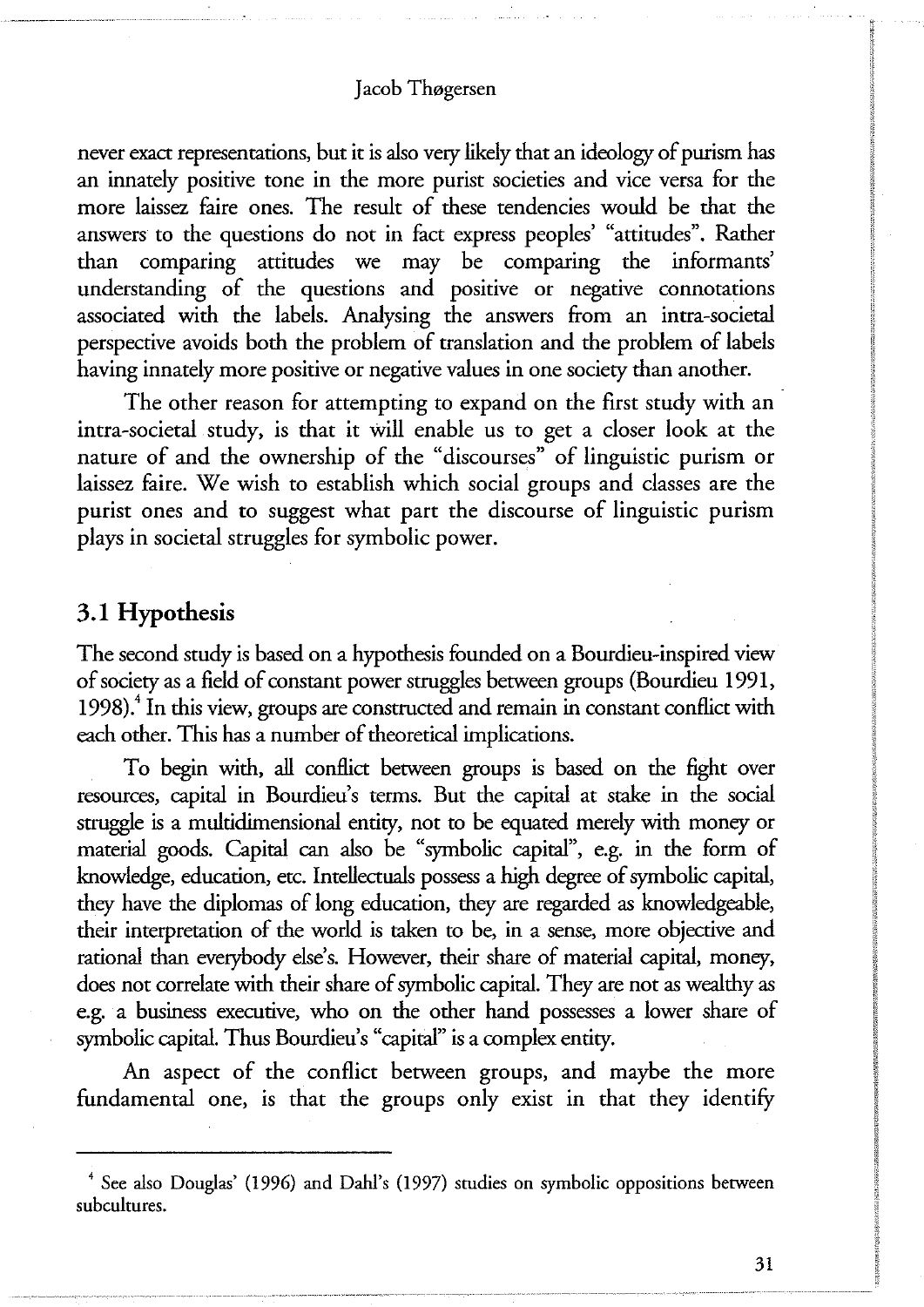themselves in opposition to other groups. This implies that group membership is not so much a matter of members sharing certain features, as it is a matter of symbolically marking "not-belonging" to some other group. The characteristics, such as style of clothes, brand of car or political affiliation, of any two groups (e.g. intellectuals and business executives) are therefore constructed as being in opposition, but also in opposition to some common third party (e.g. unskilled workers). This situation makes for the complex symbolic oppositions found in modern society.

The basic assumption for this second study is that "attitude towards English influx" can be viewed as one such symbolic emblem of group membership on a par with brand of car, political affiliation etc. Furthermore, it is assumed that it is a symbolic emblem of "high" vs. "low" status in the official hierarchy (here operationalised by length of education) rather than e.g. an emblem of "type of education". If the latter was the case, one might find large differences between e.g. people with a long education within the human sciences and others with a long education within business, differences which might be concealed when these two groups are treated together under "long education". It is likely that such differences do exist, but unfortunately the only information about education given in the survey is its length, so such an effect cannot be evaded. On the other hand, in grouping all types of long education together, one combines the groups which have the most capital in Bourdieu's terms. The business executives are regarded as having the most "material capital", but the intellectuals (i.e. people within the humanities) are regarded as having the most "symbolic capital". Thus in combining the two one can claim to get an understanding of the elite of society, though elite here counts as a somewhat larger percentage of the population than would usually be counted as elite.

The hypothesis tested in this study is that the official policies, as expressed by the notion of "linguistic consciousness", are in line with the sentiments of those having higher social strata, the elite, since they are formulated by language professionals in the countries and sanctioned by the political elite. Promotion of the official language policy would, in other words, act as a symbolic emblem of belonging to the elite. Such a finding could be interpreted as to mean that the official policy goes relatively unquestioned and has strong support. The reverse would mean that the official policy is formulated by language planners without support from the elite, and would pose a problem for the official policy. Of course one could argue that if those belonging to the lower strata support the official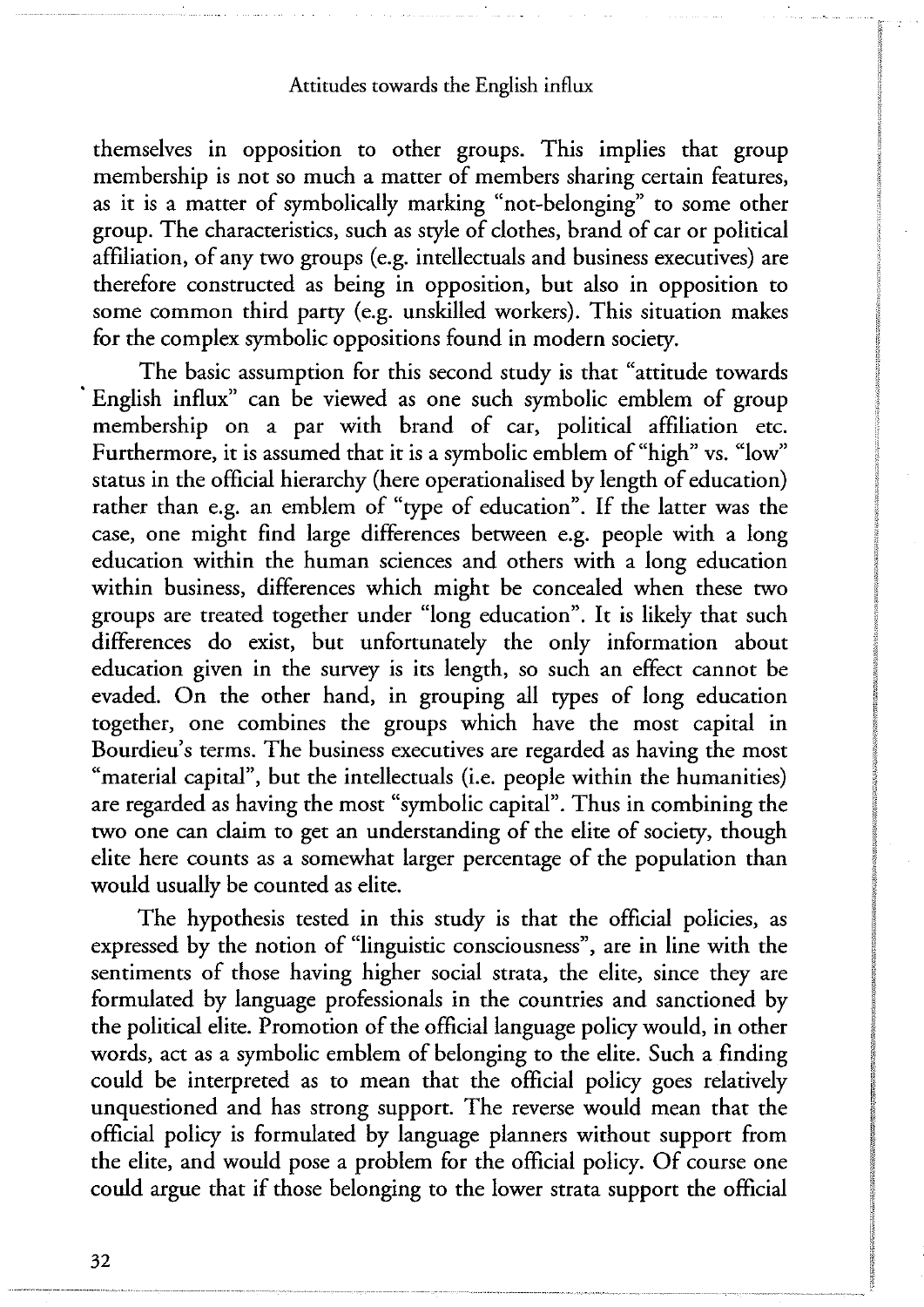language policy to a higher degree than those representing the higher strata, this is a sign of the official policy being in accord with the general population. The problem of this argument is, if one accepts a Bourdieuian model of society, that the support of the language planners is not among their "own kind", viz. the elite, but among, as it were, socially opposing groups.

For this study, as mentioned above, "class" is operationalised by dividing the populations according to the degree of formal education. This is done on the one hand because "degree of formal education" is probably the most objective criterion of social class in a broader sense, and on the other, because educational data are easily accessible from the survey material.

One could criticise correlating formal education with attitude towards English by claiming that those with a longer education will of course be the more positive towards English. They have more qualified, and supposedly more international, jobs, and therefore use English more and are more positive towards English. This may be a fair criticism with regard to the attitudes towards English as such. However, as specified in Section 2.2, the questions asked in this study are specifically about English *influx*  in the respective languages, not about English influence more broadly speaking. If there is any explicit correlation between high exposure (and competence) in English and language purism regarding the national language, it would supposedly be in terms of a norm of not mixing the two; a kind of *double purism* (Jørgensen 1998:142). However this is speculative. What is important for the present is that there is no direct logical correlation between exposure to English and national language purism.

## **3.2 Metho d**

The survey data are the same as the ones used in the analysis above. The difference lies only in the analysing of the data as a variable dependent on the independent variable "education".

The study distinguishes only between "short" and "long" formal education. This rather crude distinction is used on the one hand because the data are gathered using different measures for education (e.g. the Norwegian material uses length of education in years, the Danish material uses the type or name of the education), on the other hand because simplifying the data to merely two groups, "high" vs. "low" education, makes the data more transparent. The restriction to only two variables is therefore not exclusively a weakness of the data.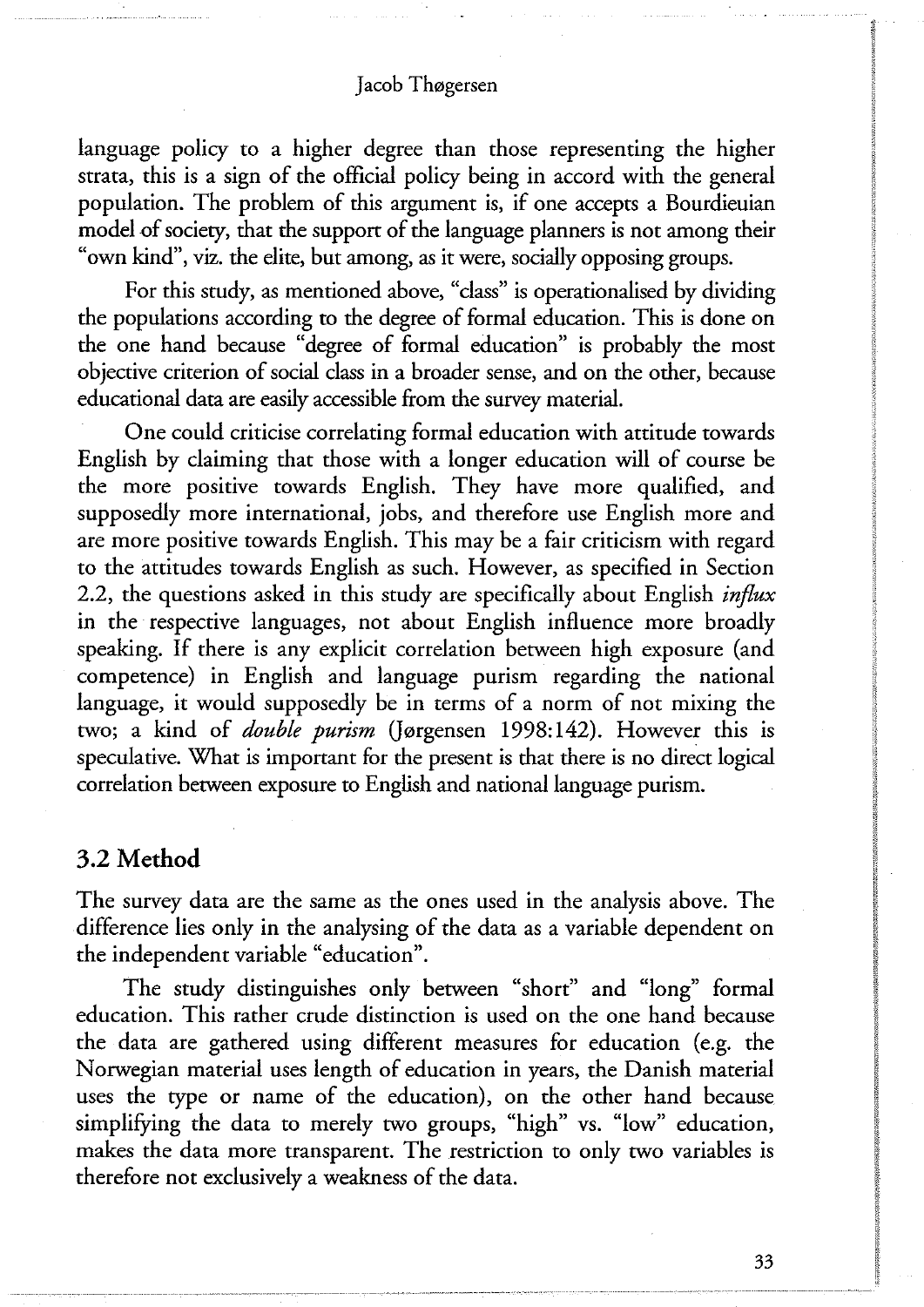The dividing line between high and low formal education for the Danish, Swedish, Icelandic, and Finnish material is placed so that the upper secondary level (gymnasium) is counted as a long education. For the remaining countries the division is set between 3 and 4 years of education beyond primary school (Danish gymnasium usually equals 3 years). Of course one could argue that 3 years is not a long education. The counterargument is that 3 years of formal education at a gymnasium is the crucial social dividing point between "the educated" and "the non-educated".<sup>5</sup>

The school systems are not immediately comparable, so in order to judge the usefulness of this division, the percentages of the population in the different educational groups are included. As one can see from Tables 3a and 3b the split between high and low education is roughly the same across all societies and ranges from a 50%-50% split in Iceland to a 40% to 60% split in Finland $\degree$ .

## **3.3 Results**

As in study 1, the results are presented as arithmetical means. The significance testing is done in SPSS ver. 10.1 using the Mann-Whitney test which assumes the data to be ordinal.<sup>7</sup>

| Country   Faroes   Iceland   Norway   Swe- |       |       |       | Finl.       |       |       | Finland   Sweden   Denmark |
|--------------------------------------------|-------|-------|-------|-------------|-------|-------|----------------------------|
| Short<br>edu.                              | 2,67  | 2,39  | 2,29  | 2,86        | 2,66  | 2,46  | 2,84                       |
| $%$ of N                                   | 53,6% | 51,8% | 41,6% | 47,4%       | 60,2% | 38,8% | 48,9%                      |
| Long<br>edu.                               | 3,17  | 2,61  | 2,46  | 2,74        | 2,61  | 2,74  | 3,20                       |
| % of N                                     | 46,4% | 48,2% | 58,4% | 52,6% 39,2% |       | 59,5% | 49,6%                      |
| $\mathbf{p}$                               | ,001  | ,017  | ,222  | ,491        | ,734  | ,003  | ,000                       |

Table 3a. Formal education and attitude towards English influx. Question 4a. Higher values signify more positive attitudes towards English influx.

**<sup>5</sup> The gymnasium, at least in Denmark, has a tradition of middle class norms emphasising classical literature and knowledge, and upholding a general educational purpose.** 

**<sup>&#</sup>x27; Some of the data does not add up to 100% because some respondents apparently did not know what their highesr education was, or they refused to report it.** 

**<sup>7</sup> For details on the Mann-Whitney test see Siegel (1956: 116ff).**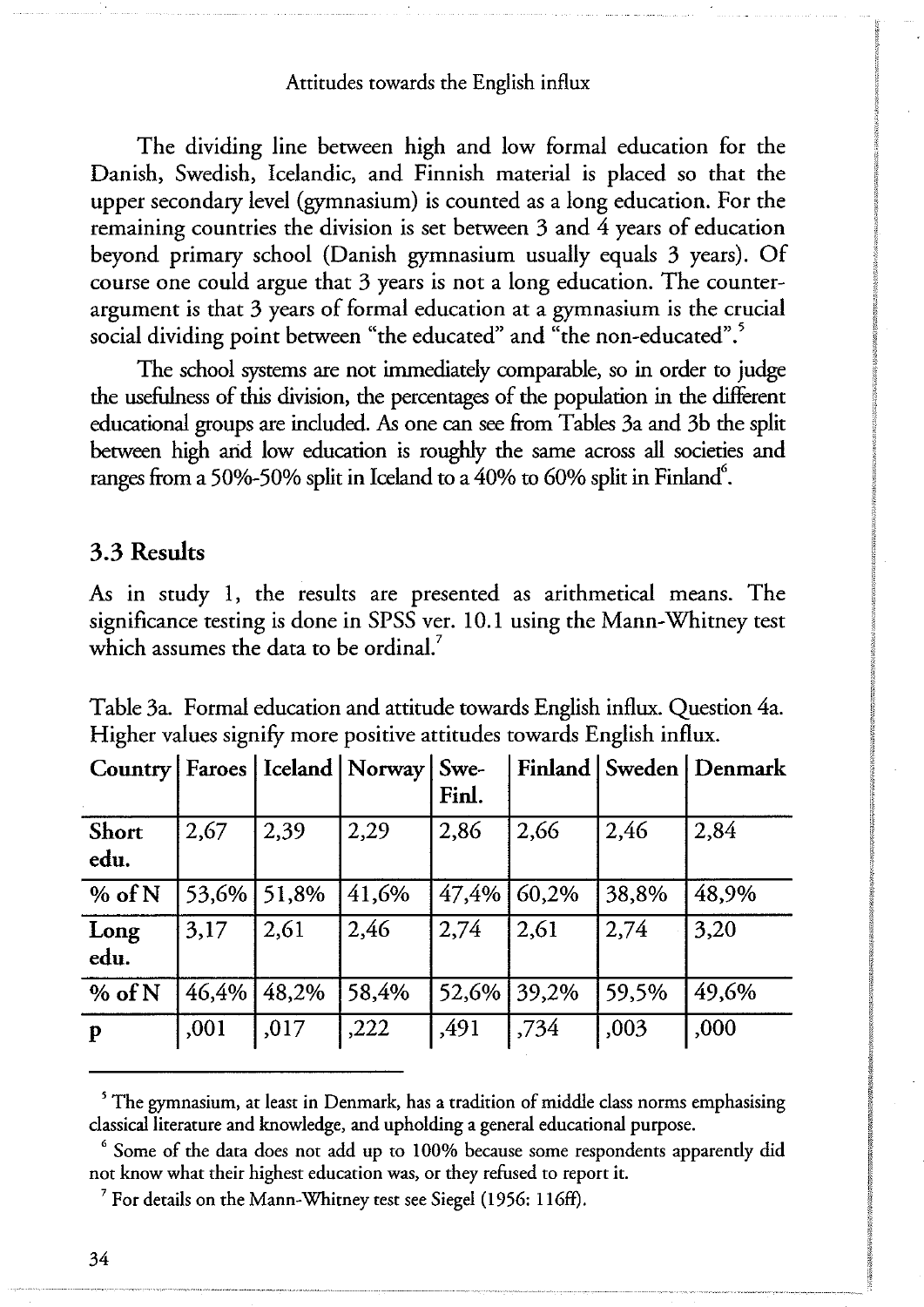|               |       |       | Country   Faroes   Iceland   Norway   Swe- | Finl. |       |       | Finland   Sweden   Denmark |
|---------------|-------|-------|--------------------------------------------|-------|-------|-------|----------------------------|
| Short<br>edu. | 2,03  | 2,49  | 2.46                                       | 2,74  | 2,92  | 2,93  | 3,28                       |
| % of N        | 53,6% | 51,8% | 41,6%                                      | 47,4% | 60,2% | 38,8% | 48,9%                      |
| Long<br>edu.  | 2,29  | 2,25  | 2,91                                       | 2,70  | 3,03  | 3,01  | 3,65                       |
| $%$ of N      | 46,4% | 48,2% | 58,4%                                      | 52,6% | 39,2% | 59,5% | 49,6%                      |
| $\mathbf{p}$  | ,020  | ,022  | ,000                                       | ,788  | ,258  | ,418  | ,000                       |

Table 3b. Formal education and attitude towards English influx. Question 4b. Higher values signify more positive attitudes towards English influx.

One general trend and a few exceptions are apparent: In most countries, the recurrent pattern for both questions is that higher formal education correlates with more positive attitudes towards the English influx. Thus, the hypothesis that one would see the official policy as an emblem for the more educated rather than the less educated does not hold true. One could claim that the hypothesis is confirmed for the more laissez faire countries (Denmark and Sweden). However, a more reasonable interpretation seems to be that attitudes towards English influx in the Nordic countries represent a more fundamental trend than the policies of the individual countries. My claim is that the results can best be interpreted as a sign that a laissez faire attitude towards English influx is generally used as a symbolic emblem of belonging to the more educated classes. I will return to possible implications of this general pattern in the conclusion.

One undeniable exception to this general pattern is Iceland with regard to question 4b (the agenda question) where the pattern is the opposite of the general pattern that higher education correlates with more purist attitudes. A pro-neologism discourse seems to be part of the elite discourse in Iceland as opposed to most of the other Nordic countries. Apparently Iceland's much admired and criticised purist policy reflects and/or constitutes a truly unique linguistic environment.

The other exceptions to the general pattern of correlation are the two Finnish societies, Finnish-speaking Finland and Swedish-speaking Finland (Tables 3a and 3b), question 4a for Norway (Table 3a) and 4b for Sweden (Table 3b), which are all statistically non-significant. One should of course always hesitate to interpret statistical non-significance as a sign of a particular tendency. A few speculations, however, are in order. One could

**35**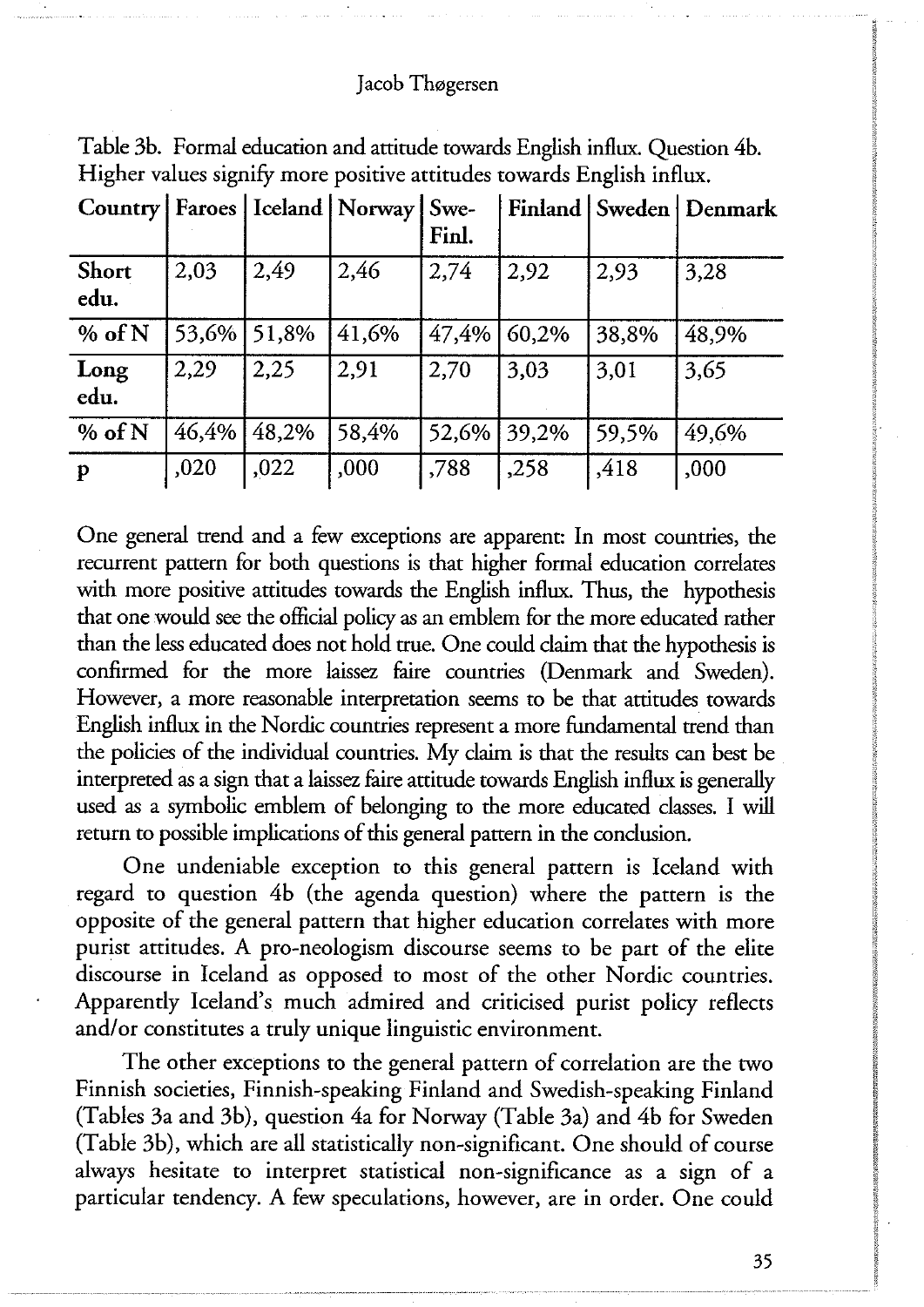claim that the questions posed are not a part of any discourse that marks social class affiliation; they have no emblematic function. The questions are either not value-laden at all, or they are connected with national rather than class identity. Alternatively, one could speculate that the lack of differences may be interpreted as a methodological shortcoming, since "attitude towards English influx" may, as sketched above, be used to mark group affiliation in a complex way that is hidden using this design. It may be that one would find differences between e.g. business executives and intellectuals educated within the humanities, but that these differences disappear when the two are grouped together. If this is the case one would claim that "attitudes towards English influx" marks the difference between "material" and "symbolic" capital, thus leaving those without capital somewhere in the middle, rather than marking the difference between the capital "have's" and "have-not's". To justify such a claim, further studies are required.

## *4. Conclusion*

This paper has presented two studies, or rather two analyses, of data from a survey regarding Nordic peoples' attitude towards English influx on their languages and on linguistic purism. The first study offered empirical support for the stereotypical images of the Nordic linguistic communities with few exceptions. The other presented a somewhat more fragmented result when we tried to correlate attitude towards English influx with social status. The general pattern was for those with a high status to be more positive to English influx than those with a low status. However, significant exceptions were also apparent. To conclude I wish to offer some speculations about the significance of the correlation between level of education and attitude towards English influx.

The most significant finding is that the official language policy does not play an important role. It is remarkable that both Denmark and the Faroes (at opposite ends of the "linguistic consciousness" spectrum) show the same pattern *irrespectively* of being each other's opposites with regard to policy and their overall attitudes (as expressed in the results of the first study). Apparently, official language planning has little impact on the general tendency for the elite to have positive attitudes towards English influx and/or negative attitudes towards purism. This could be interpreted to mean that a purist discourse, in those countries that follow the general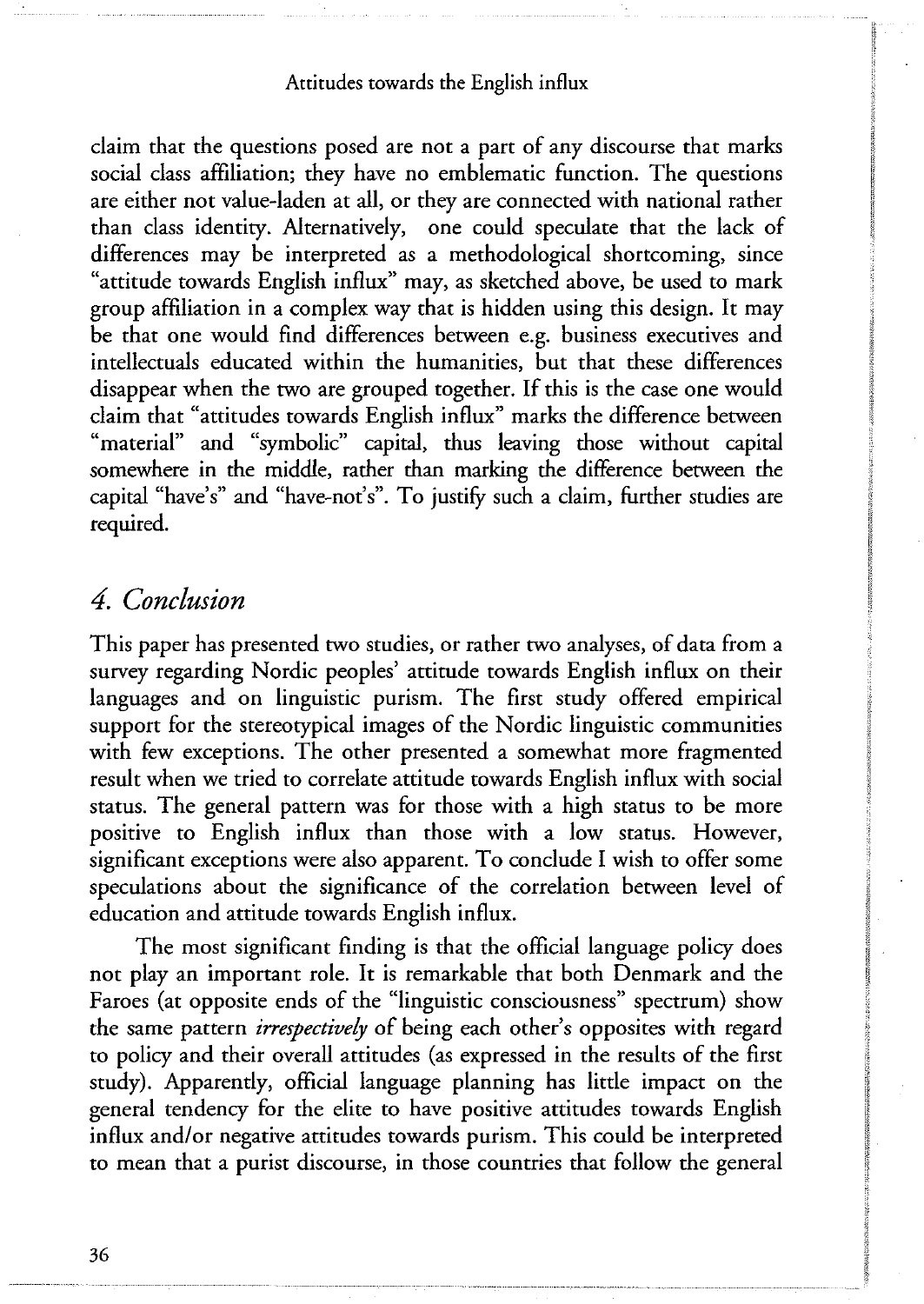tendency, is associated with traditionalism and nationalism; two "-isms" in sharp opposition to the educated elite's image of itself.

The long-term, but also very uncertain, consequences of these findings could be that the purist language policies in the Faroes and Norway are under threat. If the elites in these countries do not support a purist policy, or, stated differently, if purist discourse is associated with low status, it would be hard to imagine a long-term future for it.

On the other hand, the Danish and Swedish laissez faire policy seems to be under no threat from the educated elite, which may be a sign that the current influence of English on the Nordic languages is seen as an inevitable development. It is my hope that others will propose their interpretations of the data. Especially the interpretation of the dubious correlation between education and language attitudes would gain from being discussed by members of the different linguistic communities. I believe the results presented here warrant an analysis of attitudes as an emblem of social group membership that can give new insights regarding the Nordic linguistic communities. But the empirical data offer no simple, unambiguous interpretation. Future interpretations should perhaps look more into differences between societies, and attempt a plausible intrasocietal interpretation, rather than the unified interpretation for all societies that I have attempted in this paper.

# *References*

Bourdieu, Pierre (1991): *Language & Symbolic Power,* Cambridge: Polity Press. Bourdieu, Pierre (1998): *Practical Reason,* Stanford: Stanford University Press.

Dahl, Henrik (1997): *Hvis din nabo var en bil,* København: Akademisk Forlag.

Davidsen-Nielsen, Niels & Michael Herslund (1997): "Dansk han med sin tjener talte ", *Politiken* March 23, Copenhagen.

Douglas, Mary (1996): *Thought Styles,* London: Sage.

- Jørgensen, Jens Normann (1998): "Sproglige data til belysning af integreret tosprogethed hos skoleelever", in Møller, J. *et.al.* (eds): *Tosproget udvikling,*  Danmarks Lærerhøjskole. 133-58.
- Lambert, Wallace, Richard Hodgson, Robert Gardner & Samuel Fillenbaum (1960): "Evaluational Reactions to Spoken Languages", in: *Journalof Abnormal and Social Psychology,* vol. 60, no. 1. 34-45

Lund, Jørn (1986): *Det sprogsociologiske klima i de nordiske lande,* Språk i Norden 1986, Arlöv: Nordisk Språksekretariats Skrifter. 89-104